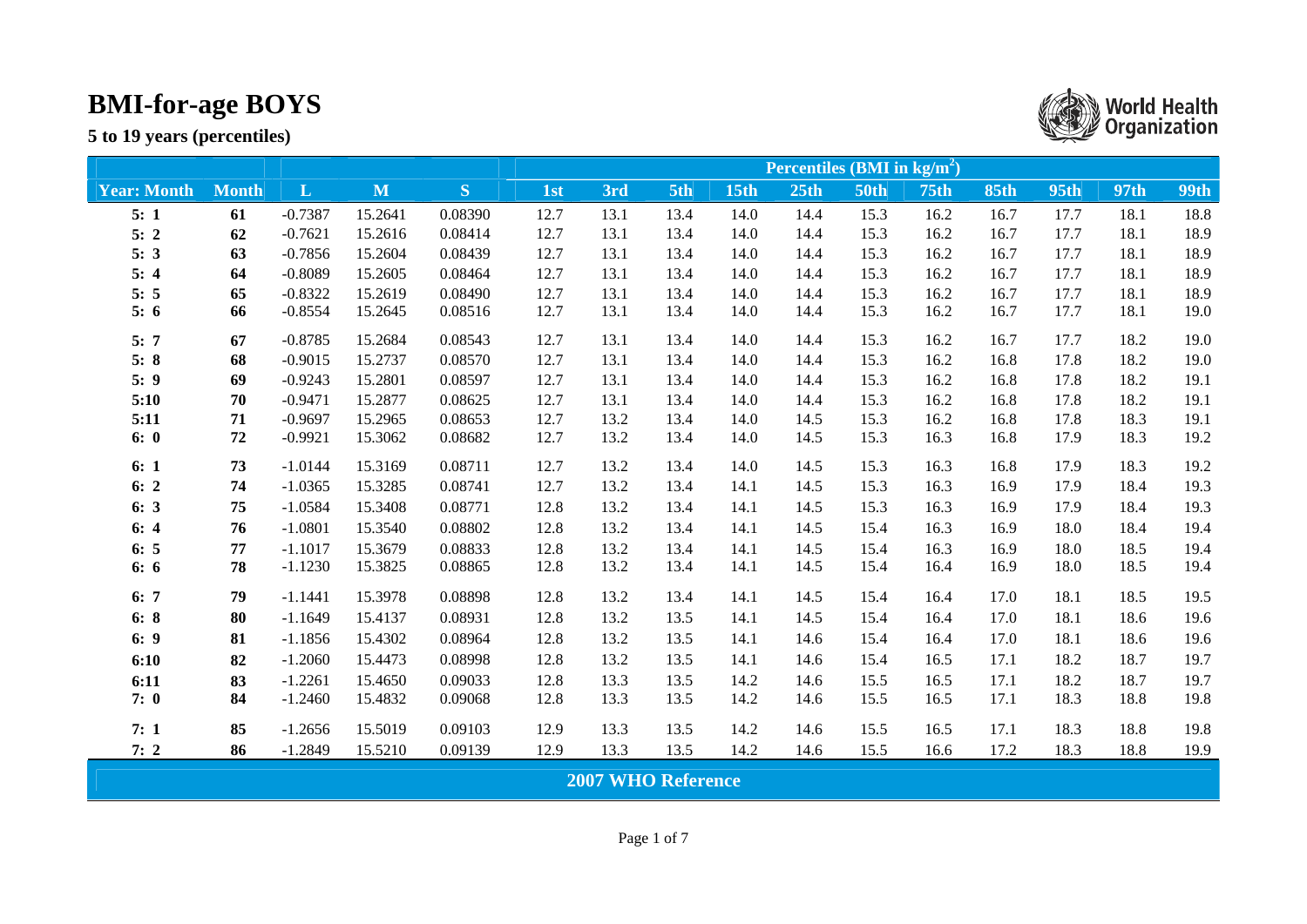|                    |              |           |         |         | Percentiles (BMI in $\text{kg/m}^2$ ) |                           |      |      |      |             |             |             |      |      |             |  |
|--------------------|--------------|-----------|---------|---------|---------------------------------------|---------------------------|------|------|------|-------------|-------------|-------------|------|------|-------------|--|
| <b>Year: Month</b> | <b>Month</b> | L         | M       | S       | 1st                                   | 3rd                       | 5th  | 15th | 25th | <b>50th</b> | <b>75th</b> | <b>85th</b> | 95th | 97th | <b>99th</b> |  |
| 7:3                | 87           | $-1.3040$ | 15.5407 | 0.09176 | 12.9                                  | 13.3                      | 13.5 | 14.2 | 14.6 | 15.5        | 16.6        | 17.2        | 18.4 | 18.9 | 20.0        |  |
| 7:4                | 88           | $-1.3228$ | 15.5608 | 0.09213 | 12.9                                  | 13.3                      | 13.6 | 14.2 | 14.7 | 15.6        | 16.6        | 17.2        | 18.4 | 18.9 | 20.0        |  |
| 7:5                | 89           | $-1.3414$ | 15.5814 | 0.09251 | 12.9                                  | 13.3                      | 13.6 | 14.2 | 14.7 | 15.6        | 16.6        | 17.3        | 18.5 | 19.0 | 20.1        |  |
| 7:6                | 90           | $-1.3596$ | 15.6023 | 0.09289 | 12.9                                  | 13.3                      | 13.6 | 14.3 | 14.7 | 15.6        | 16.7        | 17.3        | 18.5 | 19.0 | 20.2        |  |
| 7:7                | 91           | $-1.3776$ | 15.6237 | 0.09327 | 12.9                                  | 13.4                      | 13.6 | 14.3 | 14.7 | 15.6        | 16.7        | 17.3        | 18.6 | 19.1 | 20.2        |  |
| 7:8                | 92           | $-1.3953$ | 15.6455 | 0.09366 | 12.9                                  | 13.4                      | 13.6 | 14.3 | 14.7 | 15.6        | 16.7        | 17.4        | 18.6 | 19.2 | 20.3        |  |
| 7:9                | 93           | $-1.4126$ | 15.6677 | 0.09406 | 12.9                                  | 13.4                      | 13.6 | 14.3 | 14.7 | 15.7        | 16.7        | 17.4        | 18.7 | 19.2 | 20.4        |  |
| 7:10               | 94           | $-1.4297$ | 15.6903 | 0.09445 | 13.0                                  | 13.4                      | 13.6 | 14.3 | 14.8 | 15.7        | 16.8        | 17.4        | 18.7 | 19.3 | 20.4        |  |
| 7:11               | 95           | $-1.4464$ | 15.7133 | 0.09486 | 13.0                                  | 13.4                      | 13.7 | 14.3 | 14.8 | 15.7        | 16.8        | 17.5        | 18.8 | 19.3 | 20.5        |  |
| 8:0                | 96           | $-1.4629$ | 15.7368 | 0.09526 | 13.0                                  | 13.4                      | 13.7 | 14.4 | 14.8 | 15.7        | 16.8        | 17.5        | 18.8 | 19.4 | 20.6        |  |
| 8:1                | 97           | $-1.4790$ | 15.7606 | 0.09567 | 13.0                                  | 13.4                      | 13.7 | 14.4 | 14.8 | 15.8        | 16.9        | 17.5        | 18.9 | 19.4 | 20.6        |  |
| 8:2                | 98           | $-1.4947$ | 15.7848 | 0.09609 | 13.0                                  | 13.5                      | 13.7 | 14.4 | 14.8 | 15.8        | 16.9        | 17.6        | 18.9 | 19.5 | 20.7        |  |
| 8:3                | 99           | $-1.5101$ | 15.8094 | 0.09651 | 13.0                                  | 13.5                      | 13.7 | 14.4 | 14.9 | 15.8        | 16.9        | 17.6        | 19.0 | 19.5 | 20.8        |  |
| 8:4                | 100          | $-1.5252$ | 15.8344 | 0.09693 | 13.0                                  | 13.5                      | 13.7 | 14.4 | 14.9 | 15.8        | 17.0        | 17.7        | 19.0 | 19.6 | 20.9        |  |
| 8:5                | 101          | $-1.5399$ | 15.8597 | 0.09735 | 13.1                                  | 13.5                      | 13.7 | 14.4 | 14.9 | 15.9        | 17.0        | 17.7        | 19.1 | 19.7 | 21.0        |  |
| 8:6                | 102          | $-1.5542$ | 15.8855 | 0.09778 | 13.1                                  | 13.5                      | 13.8 | 14.5 | 14.9 | 15.9        | 17.0        | 17.7        | 19.1 | 19.7 | 21.0        |  |
| 8:7                | 103          | $-1.5681$ | 15.9116 | 0.09821 | 13.1                                  | 13.5                      | 13.8 | 14.5 | 14.9 | 15.9        | 17.1        | 17.8        | 19.2 | 19.8 | 21.1        |  |
| 8:8                | 104          | $-1.5817$ | 15.9381 | 0.09864 | 13.1                                  | 13.5                      | 13.8 | 14.5 | 15.0 | 15.9        | 17.1        | 17.8        | 19.2 | 19.9 | 21.2        |  |
| 8:9                | 105          | $-1.5948$ | 15.9651 | 0.09907 | 13.1                                  | 13.6                      | 13.8 | 14.5 | 15.0 | 16.0        | 17.1        | 17.9        | 19.3 | 19.9 | 21.3        |  |
| 8:10               | 106          | $-1.6076$ | 15.9925 | 0.09951 | 13.1                                  | 13.6                      | 13.8 | 14.5 | 15.0 | 16.0        | 17.2        | 17.9        | 19.3 | 20.0 | 21.4        |  |
| 8:11               | 107          | $-1.6199$ | 16.0205 | 0.09994 | 13.2                                  | 13.6                      | 13.8 | 14.6 | 15.0 | 16.0        | 17.2        | 17.9        | 19.4 | 20.0 | 21.4        |  |
| 9:0                | 108          | $-1.6318$ | 16.0490 | 0.10038 | 13.2                                  | 13.6                      | 13.9 | 14.6 | 15.1 | 16.0        | 17.2        | 18.0        | 19.5 | 20.1 | 21.5        |  |
| 9:1                | 109          | $-1.6433$ | 16.0781 | 0.10082 | 13.2                                  | 13.6                      | 13.9 | 14.6 | 15.1 | 16.1        | 17.3        | 18.0        | 19.5 | 20.2 | 21.6        |  |
| 9:2                | 110          | $-1.6544$ | 16.1078 | 0.10126 | 13.2                                  | 13.7                      | 13.9 | 14.6 | 15.1 | 16.1        | 17.3        | 18.1        | 19.6 | 20.2 | 21.7        |  |
| 9:3                | 111          | $-1.6651$ | 16.1381 | 0.10170 | 13.2                                  | 13.7                      | 13.9 | 14.6 | 15.1 | 16.1        | 17.4        | 18.1        | 19.6 | 20.3 | 21.8        |  |
|                    |              |           |         |         |                                       | <b>2007 WHO Reference</b> |      |      |      |             |             |             |      |      |             |  |

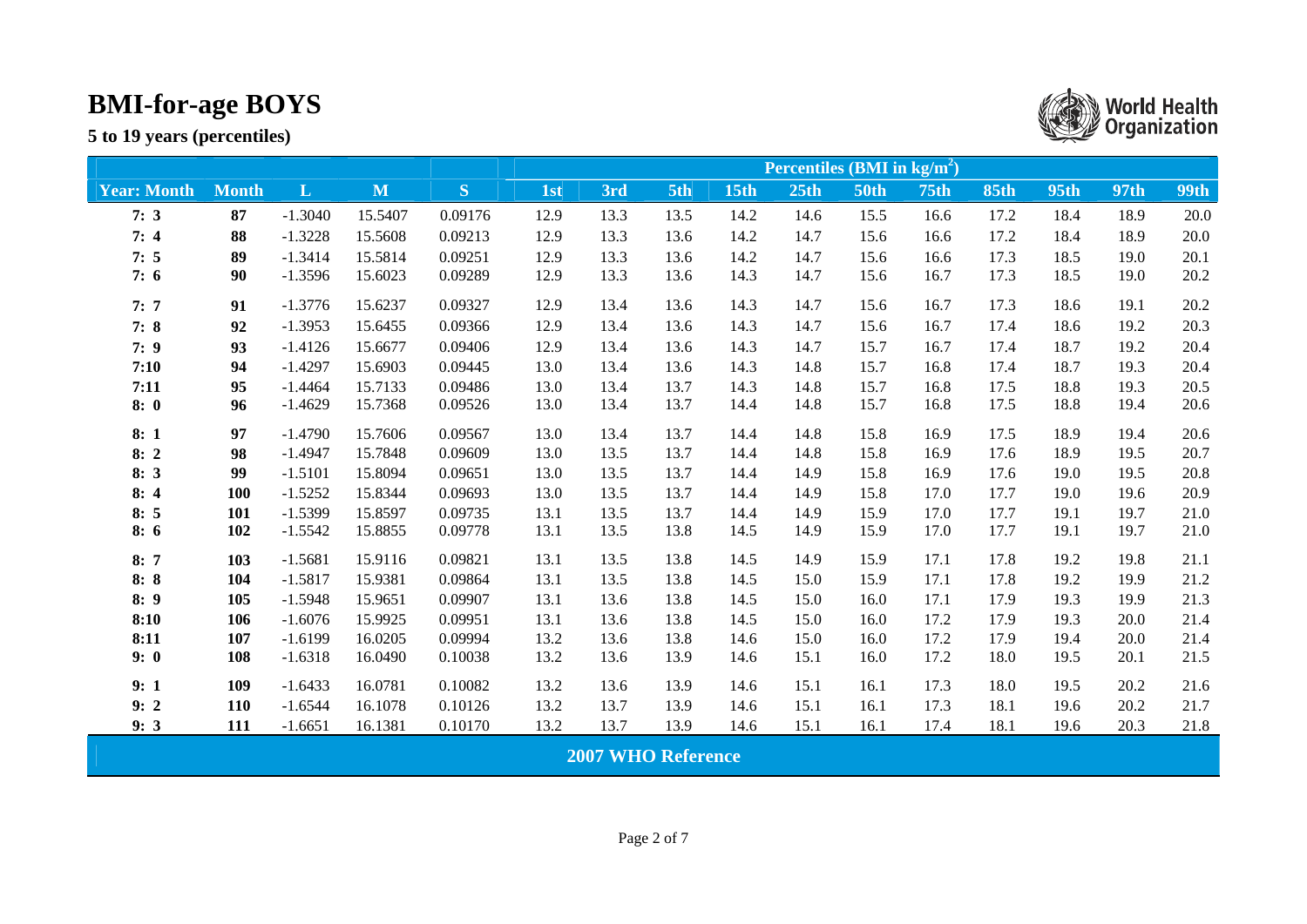|                    |              |              |         |         | Percentiles ( $\overline{BMI}$ in $\text{kg/m}^2$ ) |                           |      |             |      |             |             |             |             |             |             |  |
|--------------------|--------------|--------------|---------|---------|-----------------------------------------------------|---------------------------|------|-------------|------|-------------|-------------|-------------|-------------|-------------|-------------|--|
| <b>Year: Month</b> | <b>Month</b> | $\mathbf{L}$ | M       | S       | 1st                                                 | 3rd                       | 5th  | <b>15th</b> | 25th | <b>50th</b> | <b>75th</b> | <b>85th</b> | <b>95th</b> | <b>97th</b> | <b>99th</b> |  |
| 9:4                | 112          | $-1.6753$    | 16.1692 | 0.10214 | 13.2                                                | 13.7                      | 13.9 | 14.7        | 15.1 | 16.2        | 17.4        | 18.2        | 19.7        | 20.4        | 21.9        |  |
| 9:5                | 113          | $-1.6851$    | 16.2009 | 0.10259 | 13.3                                                | 13.7                      | 14.0 | 14.7        | 15.2 | 16.2        | 17.4        | 18.2        | 19.8        | 20.5        | 22.0        |  |
| 9:6                | 114          | $-1.6944$    | 16.2333 | 0.10303 | 13.3                                                | 13.7                      | 14.0 | 14.7        | 15.2 | 16.2        | 17.5        | 18.3        | 19.8        | 20.5        | 22.1        |  |
| 9:7                | 115          | $-1.7032$    | 16.2665 | 0.10347 | 13.3                                                | 13.8                      | 14.0 | 14.7        | 15.2 | 16.3        | 17.5        | 18.3        | 19.9        | 20.6        | 22.2        |  |
| 9:8                | 116          | $-1.7116$    | 16.3004 | 0.10391 | 13.3                                                | 13.8                      | 14.0 | 14.8        | 15.3 | 16.3        | 17.6        | 18.4        | 20.0        | 20.7        | 22.3        |  |
| 9:9                | 117          | $-1.7196$    | 16.3351 | 0.10435 | 13.3                                                | 13.8                      | 14.1 | 14.8        | 15.3 | 16.3        | 17.6        | 18.4        | 20.0        | 20.8        | 22.4        |  |
| 9:10               | 118          | $-1.7271$    | 16.3704 | 0.10478 | 13.4                                                | 13.8                      | 14.1 | 14.8        | 15.3 | 16.4        | 17.7        | 18.5        | 20.1        | 20.8        | 22.5        |  |
| 9:11               | 119          | $-1.7341$    | 16.4065 | 0.10522 | 13.4                                                | 13.8                      | 14.1 | 14.8        | 15.3 | 16.4        | 17.7        | 18.5        | 20.2        | 20.9        | 22.6        |  |
| 10:0               | 120          | $-1.7407$    | 16.4433 | 0.10566 | 13.4                                                | 13.9                      | 14.1 | 14.9        | 15.4 | 16.4        | 17.7        | 18.6        | 20.2        | 21.0        | 22.7        |  |
| 10:1               | 121          | $-1.7468$    | 16.4807 | 0.10609 | 13.4                                                | 13.9                      | 14.2 | 14.9        | 15.4 | 16.5        | 17.8        | 18.6        | 20.3        | 21.1        | 22.8        |  |
| 10:2               | 122          | $-1.7525$    | 16.5189 | 0.10652 | 13.4                                                | 13.9                      | 14.2 | 14.9        | 15.4 | 16.5        | 17.8        | 18.7        | 20.4        | 21.1        | 22.9        |  |
| 10:3               | 123          | $-1.7578$    | 16.5578 | 0.10695 | 13.5                                                | 13.9                      | 14.2 | 15.0        | 15.5 | 16.6        | 17.9        | 18.7        | 20.4        | 21.2        | 23.0        |  |
| 10:4               | 124          | $-1.7626$    | 16.5974 | 0.10738 | 13.5                                                | 14.0                      | 14.2 | 15.0        | 15.5 | 16.6        | 17.9        | 18.8        | 20.5        | 21.3        | 23.1        |  |
| 10:5               | 125          | $-1.7670$    | 16.6376 | 0.10780 | 13.5                                                | 14.0                      | 14.3 | 15.0        | 15.5 | 16.6        | 18.0        | 18.8        | 20.6        | 21.4        | 23.2        |  |
| 10:6               | 126          | $-1.7710$    | 16.6786 | 0.10823 | 13.5                                                | 14.0                      | 14.3 | 15.1        | 15.6 | 16.7        | 18.0        | 18.9        | 20.7        | 21.5        | 23.3        |  |
| 10:7               | 127          | $-1.7745$    | 16.7203 | 0.10865 | 13.6                                                | 14.0                      | 14.3 | 15.1        | 15.6 | 16.7        | 18.1        | 19.0        | 20.7        | 21.6        | 23.4        |  |
| 10:8               | 128          | $-1.7777$    | 16.7628 | 0.10906 | 13.6                                                | 14.1                      | 14.3 | 15.1        | 15.6 | 16.8        | 18.1        | 19.0        | 20.8        | 21.6        | 23.5        |  |
| 10:9               | 129          | $-1.7804$    | 16.8059 | 0.10948 | 13.6                                                | 14.1                      | 14.4 | 15.2        | 15.7 | 16.8        | 18.2        | 19.1        | 20.9        | 21.7        | 23.6        |  |
| 10:10              | 130          | $-1.7828$    | 16.8497 | 0.10989 | 13.6                                                | 14.1                      | 14.4 | 15.2        | 15.7 | 16.9        | 18.2        | 19.1        | 21.0        | 21.8        | 23.7        |  |
| 10:11              | 131          | $-1.7847$    | 16.8941 | 0.11030 | 13.7                                                | 14.2                      | 14.4 | 15.2        | 15.8 | 16.9        | 18.3        | 19.2        | 21.0        | 21.9        | 23.8        |  |
| 11:0               | 132          | $-1.7862$    | 16.9392 | 0.11070 | 13.7                                                | 14.2                      | 14.5 | 15.3        | 15.8 | 16.9        | 18.4        | 19.3        | 21.1        | 22.0        | 23.9        |  |
| 11:1               | 133          | $-1.7873$    | 16.9850 | 0.11110 | 13.7                                                | 14.2                      | 14.5 | 15.3        | 15.8 | 17.0        | 18.4        | 19.3        | 21.2        | 22.1        | 24.0        |  |
| 11:2               | 134          | $-1.7881$    | 17.0314 | 0.11150 | 13.8                                                | 14.3                      | 14.5 | 15.3        | 15.9 | 17.0        | 18.5        | 19.4        | 21.3        | 22.2        | 24.1        |  |
| 11:3               | 135          | $-1.7884$    | 17.0784 | 0.11189 | 13.8                                                | 14.3                      | 14.6 | 15.4        | 15.9 | 17.1        | 18.5        | 19.4        | 21.4        | 22.2        | 24.2        |  |
|                    |              |              |         |         |                                                     | <b>2007 WHO Reference</b> |      |             |      |             |             |             |             |             |             |  |

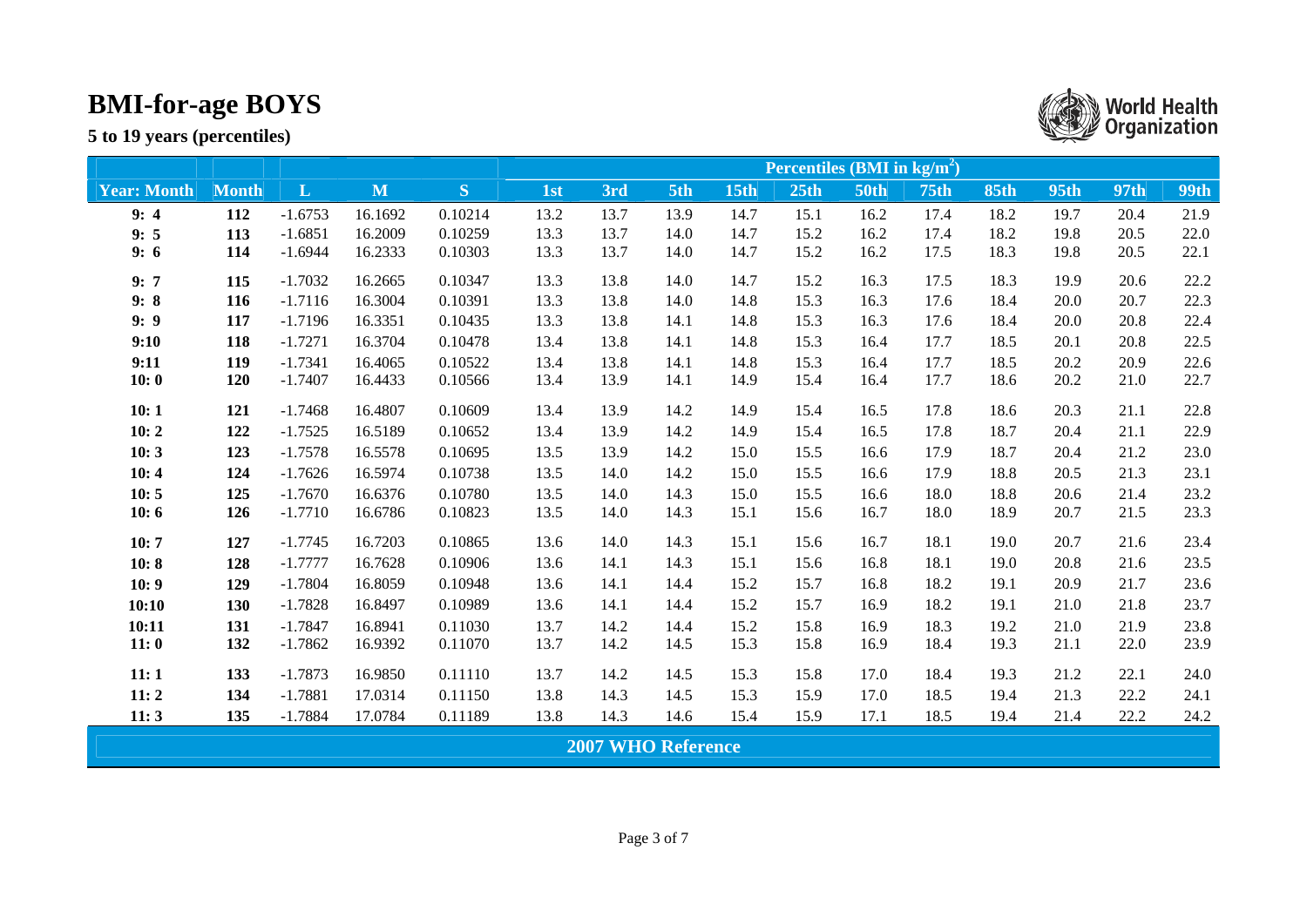|                    |              |              |              |         | Percentiles (BMI in $\text{kg/m}^2$ ) |                           |      |             |      |             |                  |             |             |             |             |
|--------------------|--------------|--------------|--------------|---------|---------------------------------------|---------------------------|------|-------------|------|-------------|------------------|-------------|-------------|-------------|-------------|
| <b>Year: Month</b> | <b>Month</b> | $\mathbf{L}$ | $\mathbf{M}$ | S       | 1st                                   | 3rd                       | 5th  | <b>15th</b> | 25th | <b>50th</b> | 75 <sub>th</sub> | <b>85th</b> | <b>95th</b> | <b>97th</b> | <b>99th</b> |
| 11:4               | 136          | $-1.7884$    | 17.1262      | 0.11228 | 13.8                                  | 14.3                      | 14.6 | 15.4        | 16.0 | 17.1        | 18.6             | 19.5        | 21.4        | 22.3        | 24.4        |
| 11:5               | 137          | $-1.7880$    | 17.1746      | 0.11266 | 13.9                                  | 14.4                      | 14.6 | 15.4        | 16.0 | 17.2        | 18.6             | 19.6        | 21.5        | 22.4        | 24.5        |
| 11:6               | 138          | $-1.7873$    | 17.2236      | 0.11304 | 13.9                                  | 14.4                      | 14.7 | 15.5        | 16.0 | 17.2        | 18.7             | 19.6        | 21.6        | 22.5        | 24.6        |
| 11:7               | 139          | $-1.7861$    | 17.2734      | 0.11342 | 13.9                                  | 14.4                      | 14.7 | 15.5        | 16.1 | 17.3        | 18.8             | 19.7        | 21.7        | 22.6        | 24.7        |
| 11:8               | 140          | $-1.7846$    | 17.3240      | 0.11379 | 13.9                                  | 14.5                      | 14.7 | 15.6        | 16.1 | 17.3        | 18.8             | 19.8        | 21.8        | 22.7        | 24.8        |
| 11:9               | 141          | $-1.7828$    | 17.3752      | 0.11415 | 14.0                                  | 14.5                      | 14.8 | 15.6        | 16.2 | 17.4        | 18.9             | 19.8        | 21.8        | 22.8        | 24.9        |
| 11:10              | 142          | $-1.7806$    | 17.4272      | 0.11451 | 14.0                                  | 14.5                      | 14.8 | 15.6        | 16.2 | 17.4        | 18.9             | 19.9        | 21.9        | 22.9        | 25.0        |
| 11:11              | 143          | $-1.7780$    | 17.4799      | 0.11487 | 14.0                                  | 14.6                      | 14.9 | 15.7        | 16.3 | 17.5        | 19.0             | 20.0        | 22.0        | 23.0        | 25.1        |
| 12:0               | 144          | $-1.7751$    | 17.5334      | 0.11522 | 14.1                                  | 14.6                      | 14.9 | 15.7        | 16.3 | 17.5        | 19.1             | 20.1        | 22.1        | 23.1        | 25.2        |
| 12:1               | 145          | $-1.7719$    | 17.5877      | 0.11556 | 14.1                                  | 14.6                      | 14.9 | 15.8        | 16.3 | 17.6        | 19.1             | 20.1        | 22.2        | 23.1        | 25.3        |
| 12:2               | 146          | $-1.7684$    | 17.6427      | 0.11590 | 14.2                                  | 14.7                      | 15.0 | 15.8        | 16.4 | 17.6        | 19.2             | 20.2        | 22.3        | 23.2        | 25.4        |
| 12:3               | 147          | $-1.7645$    | 17.6985      | 0.11623 | 14.2                                  | 14.7                      | 15.0 | 15.9        | 16.4 | 17.7        | 19.3             | 20.3        | 22.3        | 23.3        | 25.6        |
| 12:4               | 148          | $-1.7604$    | 17.7551      | 0.11656 | 14.2                                  | 14.8                      | 15.1 | 15.9        | 16.5 | 17.8        | 19.3             | 20.3        | 22.4        | 23.4        | 25.7        |
| 12:5               | 149          | $-1.7559$    | 17.8124      | 0.11688 | 14.3                                  | 14.8                      | 15.1 | 16.0        | 16.5 | 17.8        | 19.4             | 20.4        | 22.5        | 23.5        | 25.8        |
| 12:6               | 150          | $-1.7511$    | 17.8704      | 0.11720 | 14.3                                  | 14.8                      | 15.1 | 16.0        | 16.6 | 17.9        | 19.5             | 20.5        | 22.6        | 23.6        | 25.9        |
| 12:7               | 151          | $-1.7461$    | 17.9292      | 0.11751 | 14.3                                  | 14.9                      | 15.2 | 16.1        | 16.6 | 17.9        | 19.5             | 20.6        | 22.7        | 23.7        | 26.0        |
| 12:8               | 152          | $-1.7408$    | 17.9887      | 0.11781 | 14.4                                  | 14.9                      | 15.2 | 16.1        | 16.7 | 18.0        | 19.6             | 20.6        | 22.8        | 23.8        | 26.1        |
| 12:9               | 153          | $-1.7352$    | 18.0488      | 0.11811 | 14.4                                  | 15.0                      | 15.3 | 16.2        | 16.8 | 18.0        | 19.7             | 20.7        | 22.9        | 23.9        | 26.2        |
| 12:10              | 154          | $-1.7293$    | 18.1096      | 0.11841 | 14.5                                  | 15.0                      | 15.3 | 16.2        | 16.8 | 18.1        | 19.7             | 20.8        | 23.0        | 24.0        | 26.3        |
| 12:11              | 155          | $-1.7232$    | 18.1710      | 0.11869 | 14.5                                  | 15.0                      | 15.4 | 16.3        | 16.9 | 18.2        | 19.8             | 20.9        | 23.1        | 24.1        | 26.4        |
| 13:0               | 156          | $-1.7168$    | 18.2330      | 0.11898 | 14.5                                  | 15.1                      | 15.4 | 16.3        | 16.9 | 18.2        | 19.9             | 20.9        | 23.1        | 24.2        | 26.5        |
| 13:1               | 157          | $-1.7102$    | 18.2955      | 0.11925 | 14.6                                  | 15.1                      | 15.4 | 16.4        | 17.0 | 18.3        | 19.9             | 21.0        | 23.2        | 24.3        | 26.7        |
| 13:2               | 158          | $-1.7033$    | 18.3586      | 0.11952 | 14.6                                  | 15.2                      | 15.5 | 16.4        | 17.0 | 18.4        | 20.0             | 21.1        | 23.3        | 24.4        | 26.8        |
| 13:3               | 159          | $-1.6962$    | 18.4221      | 0.11979 | 14.7                                  | 15.2                      | 15.5 | 16.5        | 17.1 | 18.4        | 20.1             | 21.2        | 23.4        | 24.5        | 26.9        |
|                    |              |              |              |         |                                       | <b>2007 WHO Reference</b> |      |             |      |             |                  |             |             |             |             |

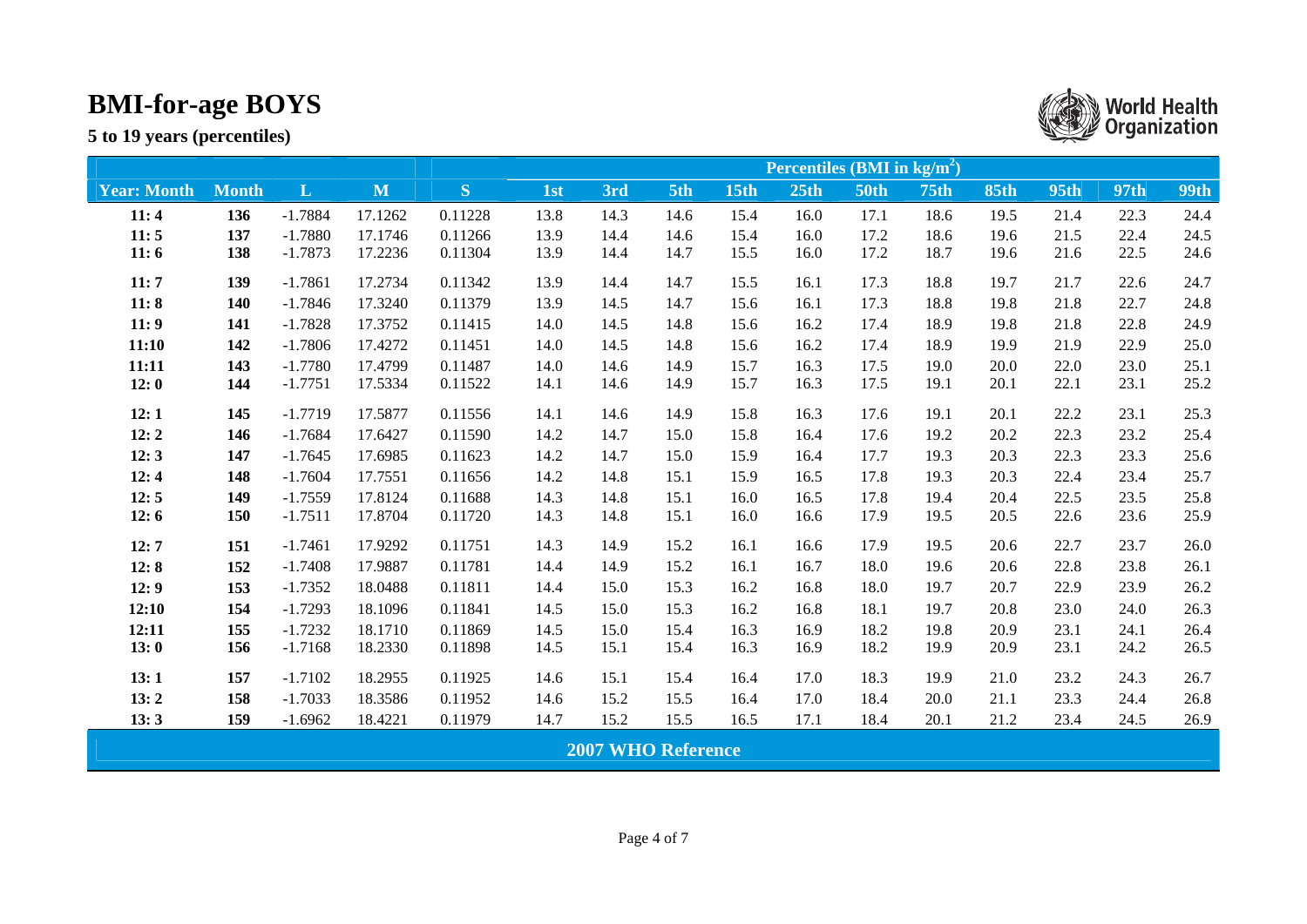|                    |              |              |         |         | <b>Percentiles (BMI in kg/m<sup>2</sup>)</b> |                           |      |             |                  |             |                  |             |             |             |             |
|--------------------|--------------|--------------|---------|---------|----------------------------------------------|---------------------------|------|-------------|------------------|-------------|------------------|-------------|-------------|-------------|-------------|
| <b>Year: Month</b> | <b>Month</b> | $\mathbf{L}$ | M       | S       | 1st                                          | 3rd                       | 5th  | <b>15th</b> | 25 <sub>th</sub> | <b>50th</b> | 75 <sub>th</sub> | <b>85th</b> | <b>95th</b> | <b>97th</b> | <b>99th</b> |
| 13:4               | 160          | $-1.6888$    | 18.4860 | 0.12005 | 14.7                                         | 15.3                      | 15.6 | 16.5        | 17.1             | 18.5        | 20.2             | 21.3        | 23.5        | 24.6        | 27.0        |
| 13:5               | 161          | $-1.6811$    | 18.5502 | 0.12030 | 14.7                                         | 15.3                      | 15.6 | 16.6        | 17.2             | 18.6        | 20.2             | 21.3        | 23.6        | 24.7        | 27.1        |
| 13:6               | 162          | $-1.6732$    | 18.6148 | 0.12055 | 14.8                                         | 15.4                      | 15.7 | 16.6        | 17.2             | 18.6        | 20.3             | 21.4        | 23.7        | 24.8        | 27.2        |
| 13:7               | 163          | $-1.6651$    | 18.6795 | 0.12079 | 14.8                                         | 15.4                      | 15.7 | 16.7        | 17.3             | 18.7        | 20.4             | 21.5        | 23.8        | 24.9        | 27.3        |
| 13:8               | 164          | $-1.6568$    | 18.7445 | 0.12102 | 14.9                                         | 15.5                      | 15.8 | 16.7        | 17.4             | 18.7        | 20.5             | 21.6        | 23.9        | 24.9        | 27.4        |
| 13:9               | 165          | $-1.6482$    | 18.8095 | 0.12125 | 14.9                                         | 15.5                      | 15.8 | 16.8        | 17.4             | 18.8        | 20.5             | 21.7        | 24.0        | 25.0        | 27.5        |
| 13:10              | 166          | $-1.6394$    | 18.8746 | 0.12148 | 15.0                                         | 15.5                      | 15.9 | 16.8        | 17.5             | 18.9        | 20.6             | 21.7        | 24.0        | 25.1        | 27.6        |
| 13:11              | 167          | $-1.6304$    | 18.9398 | 0.12170 | 15.0                                         | 15.6                      | 15.9 | 16.9        | 17.5             | 18.9        | 20.7             | 21.8        | 24.1        | 25.2        | 27.7        |
| 14:0               | 168          | $-1.6211$    | 19.0050 | 0.12191 | 15.1                                         | 15.6                      | 16.0 | 16.9        | 17.6             | 19.0        | 20.8             | 21.9        | 24.2        | 25.3        | 27.8        |
| 14:1               | 169          | $-1.6116$    | 19.0701 | 0.12212 | 15.1                                         | 15.7                      | 16.0 | 17.0        | 17.7             | 19.1        | 20.8             | 22.0        | 24.3        | 25.4        | 27.9        |
| 14:2               | 170          | $-1.6020$    | 19.1351 | 0.12233 | 15.1                                         | 15.7                      | 16.1 | 17.0        | 17.7             | 19.1        | 20.9             | 22.0        | 24.4        | 25.5        | 28.0        |
| 14:3               | 171          | $-1.5921$    | 19.2000 | 0.12253 | 15.2                                         | 15.8                      | 16.1 | 17.1        | 17.8             | 19.2        | 21.0             | 22.1        | 24.5        | 25.6        | 28.1        |
| 14:4               | 172          | $-1.5821$    | 19.2648 | 0.12272 | 15.2                                         | 15.8                      | 16.2 | 17.2        | 17.8             | 19.3        | 21.1             | 22.2        | 24.6        | 25.7        | 28.2        |
| 14:5               | 173          | $-1.5719$    | 19.3294 | 0.12291 | 15.3                                         | 15.9                      | 16.2 | 17.2        | 17.9             | 19.3        | 21.1             | 22.3        | 24.7        | 25.8        | 28.3        |
| 14:6               | 174          | $-1.5615$    | 19.3937 | 0.12310 | 15.3                                         | 15.9                      | 16.3 | 17.3        | 17.9             | 19.4        | 21.2             | 22.4        | 24.7        | 25.8        | 28.3        |
| 14:7               | 175          | $-1.5510$    | 19.4578 | 0.12328 | 15.3                                         | 16.0                      | 16.3 | 17.3        | 18.0             | 19.5        | 21.3             | 22.4        | 24.8        | 25.9        | 28.4        |
| 14:8               | 176          | $-1.5403$    | 19.5217 | 0.12346 | 15.4                                         | 16.0                      | 16.4 | 17.4        | 18.1             | 19.5        | 21.3             | 22.5        | 24.9        | 26.0        | 28.5        |
| 14:9               | 177          | $-1.5294$    | 19.5853 | 0.12363 | 15.4                                         | 16.1                      | 16.4 | 17.4        | 18.1             | 19.6        | 21.4             | 22.6        | 25.0        | 26.1        | 28.6        |
| 14:10              | 178          | $-1.5185$    | 19.6486 | 0.12380 | 15.5                                         | 16.1                      | 16.5 | 17.5        | 18.2             | 19.6        | 21.5             | 22.7        | 25.1        | 26.2        | 28.7        |
| 14:11              | 179          | $-1.5074$    | 19.7117 | 0.12396 | 15.5                                         | 16.1                      | 16.5 | 17.5        | 18.2             | 19.7        | 21.6             | 22.7        | 25.1        | 26.3        | 28.8        |
| 15:0               | 180          | $-1.4961$    | 19.7744 | 0.12412 | 15.6                                         | 16.2                      | 16.5 | 17.6        | 18.3             | 19.8        | 21.6             | 22.8        | 25.2        | 26.4        | 28.9        |
| 15:1               | 181          | $-1.4848$    | 19.8367 | 0.12428 | 15.6                                         | 16.2                      | 16.6 | 17.6        | 18.3             | 19.8        | 21.7             | 22.9        | 25.3        | 26.4        | 28.9        |
| 15:2               | 182          | $-1.4733$    | 19.8987 | 0.12443 | 15.6                                         | 16.3                      | 16.6 | 17.7        | 18.4             | 19.9        | 21.8             | 23.0        | 25.4        | 26.5        | 29.0        |
| 15:3               | 183          | $-1.4617$    | 19.9603 | 0.12458 | 15.7                                         | 16.3                      | 16.7 | 17.7        | 18.4             | 20.0        | 21.8             | 23.0        | 25.5        | 26.6        | 29.1        |
|                    |              |              |         |         |                                              | <b>2007 WHO Reference</b> |      |             |                  |             |                  |             |             |             |             |

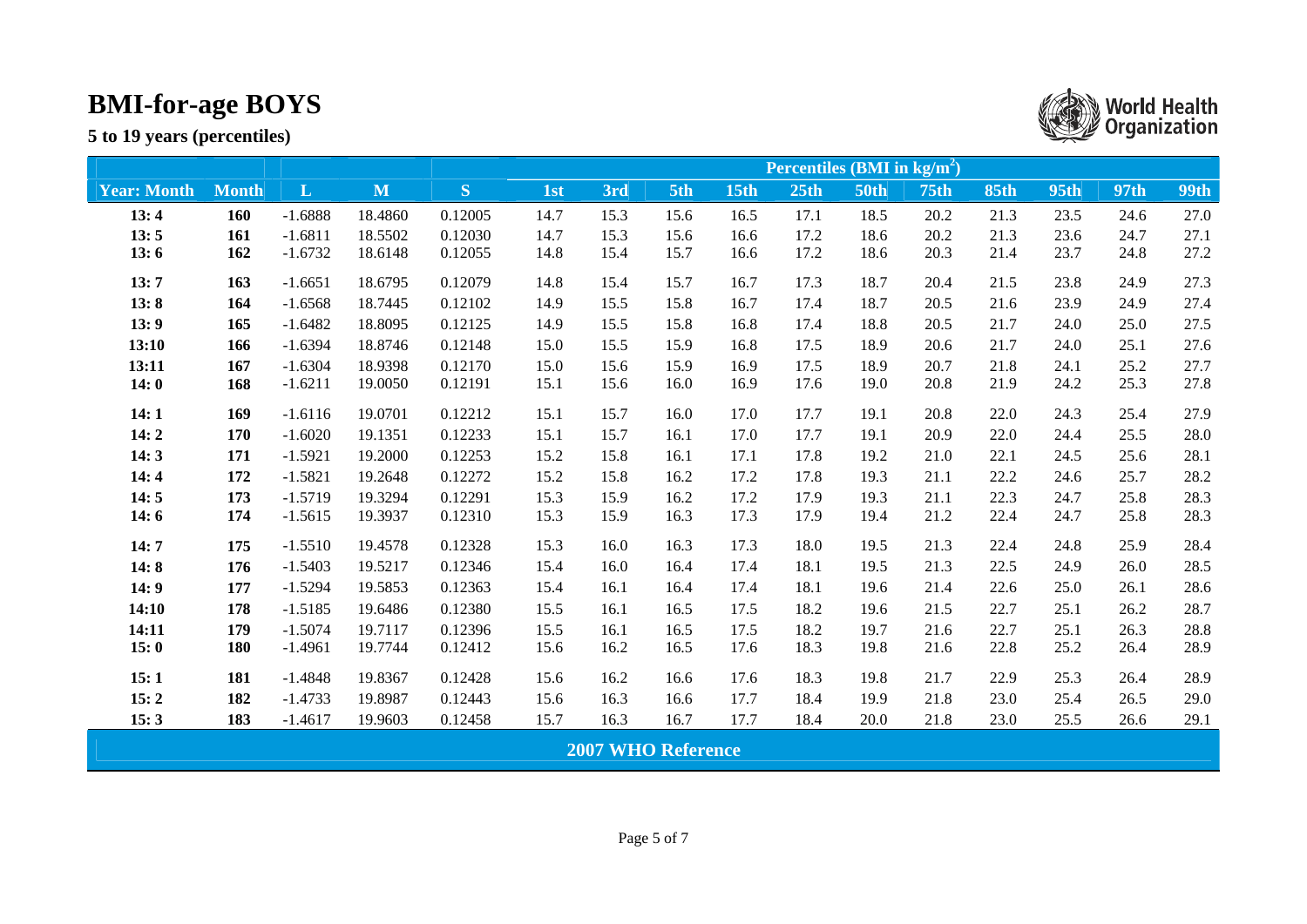|                    |              |              |         |         | <b>Percentiles (BMI in kg/m<sup>2</sup>)</b> |                           |      |             |                  |             |                  |             |             |      |             |
|--------------------|--------------|--------------|---------|---------|----------------------------------------------|---------------------------|------|-------------|------------------|-------------|------------------|-------------|-------------|------|-------------|
| <b>Year: Month</b> | <b>Month</b> | $\mathbf{L}$ | M       | S       | 1st                                          | 3rd                       | 5th  | <b>15th</b> | 25 <sub>th</sub> | <b>50th</b> | 75 <sub>th</sub> | <b>85th</b> | <b>95th</b> | 97th | <b>99th</b> |
| 15:4               | 184          | $-1.4500$    | 20.0215 | 0.12473 | 15.7                                         | 16.4                      | 16.7 | 17.8        | 18.5             | 20.0        | 21.9             | 23.1        | 25.5        | 26.7 | 29.2        |
| 15:5               | 185          | $-1.4382$    | 20.0823 | 0.12487 | 15.8                                         | 16.4                      | 16.8 | 17.8        | 18.5             | 20.1        | 22.0             | 23.2        | 25.6        | 26.7 | 29.3        |
| 15:6               | 186          | $-1.4263$    | 20.1427 | 0.12501 | 15.8                                         | 16.4                      | 16.8 | 17.9        | 18.6             | 20.1        | 22.0             | 23.2        | 25.7        | 26.8 | 29.3        |
| 15:7               | 187          | $-1.4143$    | 20.2026 | 0.12514 | 15.8                                         | 16.5                      | 16.9 | 17.9        | 18.7             | 20.2        | 22.1             | 23.3        | 25.8        | 26.9 | 29.4        |
| 15:8               | 188          | $-1.4022$    | 20.2621 | 0.12528 | 15.9                                         | 16.5                      | 16.9 | 18.0        | 18.7             | 20.3        | 22.2             | 23.4        | 25.8        | 27.0 | 29.5        |
| 15:9               | 189          | $-1.3900$    | 20.3211 | 0.12541 | 15.9                                         | 16.6                      | 17.0 | 18.0        | 18.8             | 20.3        | 22.2             | 23.5        | 25.9        | 27.0 | 29.5        |
| 15:10              | 190          | $-1.3777$    | 20.3796 | 0.12554 | 15.9                                         | 16.6                      | 17.0 | 18.1        | 18.8             | 20.4        | 22.3             | 23.5        | 26.0        | 27.1 | 29.6        |
| 15:11              | 191          | $-1.3653$    | 20.4376 | 0.12567 | 16.0                                         | 16.7                      | 17.0 | 18.1        | 18.9             | 20.4        | 22.4             | 23.6        | 26.1        | 27.2 | 29.7        |
| 16:0               | 192          | $-1.3529$    | 20.4951 | 0.12579 | 16.0                                         | 16.7                      | 17.1 | 18.2        | 18.9             | 20.5        | 22.4             | 23.7        | 26.1        | 27.3 | 29.7        |
| 16:1               | 193          | $-1.3403$    | 20.5521 | 0.12591 | 16.1                                         | 16.7                      | 17.1 | 18.2        | 19.0             | 20.6        | 22.5             | 23.7        | 26.2        | 27.3 | 29.8        |
| 16:2               | 194          | $-1.3277$    | 20.6085 | 0.12603 | 16.1                                         | 16.8                      | 17.2 | 18.3        | 19.0             | 20.6        | 22.6             | 23.8        | 26.3        | 27.4 | 29.9        |
| 16:3               | 195          | $-1.3149$    | 20.6644 | 0.12615 | 16.1                                         | 16.8                      | 17.2 | 18.3        | 19.1             | 20.7        | 22.6             | 23.9        | 26.3        | 27.5 | 29.9        |
| 16:4               | 196          | $-1.3021$    | 20.7197 | 0.12627 | 16.2                                         | 16.8                      | 17.2 | 18.4        | 19.1             | 20.7        | 22.7             | 23.9        | 26.4        | 27.5 | 30.0        |
| 16:5               | 197          | $-1.2892$    | 20.7745 | 0.12638 | 16.2                                         | 16.9                      | 17.3 | 18.4        | 19.2             | 20.8        | 22.7             | 24.0        | 26.5        | 27.6 | 30.1        |
| 16:6               | 198          | $-1.2762$    | 20.8287 | 0.12650 | 16.2                                         | 16.9                      | 17.3 | 18.5        | 19.2             | 20.8        | 22.8             | 24.0        | 26.5        | 27.7 | 30.1        |
| 16:7               | 199          | $-1.2631$    | 20.8824 | 0.12661 | 16.3                                         | 17.0                      | 17.4 | 18.5        | 19.3             | 20.9        | 22.9             | 24.1        | 26.6        | 27.7 | 30.2        |
| 16:8               | 200          | $-1.2499$    | 20.9355 | 0.12672 | 16.3                                         | 17.0                      | 17.4 | 18.5        | 19.3             | 20.9        | 22.9             | 24.2        | 26.7        | 27.8 | 30.2        |
| 16:9               | 201          | $-1.2366$    | 20.9881 | 0.12683 | 16.3                                         | 17.0                      | 17.4 | 18.6        | 19.3             | 21.0        | 23.0             | 24.2        | 26.7        | 27.8 | 30.3        |
| 16:10              | 202          | $-1.2233$    | 21.0400 | 0.12694 | 16.4                                         | 17.1                      | 17.5 | 18.6        | 19.4             | 21.0        | 23.0             | 24.3        | 26.8        | 27.9 | 30.4        |
| 16:11              | 203          | $-1.2098$    | 21.0914 | 0.12704 | 16.4                                         | 17.1                      | 17.5 | 18.7        | 19.4             | 21.1        | 23.1             | 24.3        | 26.8        | 28.0 | 30.4        |
| 17:0               | 204          | $-1.1962$    | 21.1423 | 0.12715 | 16.4                                         | 17.1                      | 17.5 | 18.7        | 19.5             | 21.1        | 23.1             | 24.4        | 26.9        | 28.0 | 30.5        |
| 17:1               | 205          | $-1.1826$    | 21.1925 | 0.12726 | 16.4                                         | 17.2                      | 17.6 | 18.7        | 19.5             | 21.2        | 23.2             | 24.5        | 27.0        | 28.1 | 30.5        |
| 17:2               | 206          | $-1.1688$    | 21.2423 | 0.12736 | 16.5                                         | 17.2                      | 17.6 | 18.8        | 19.6             | 21.2        | 23.3             | 24.5        | 27.0        | 28.1 | 30.6        |
| 17:3               | 207          | $-1.1550$    | 21.2914 | 0.12746 | 16.5                                         | 17.2                      | 17.6 | 18.8        | 19.6             | 21.3        | 23.3             | 24.6        | 27.1        | 28.2 | 30.6        |
|                    |              |              |         |         |                                              | <b>2007 WHO Reference</b> |      |             |                  |             |                  |             |             |      |             |